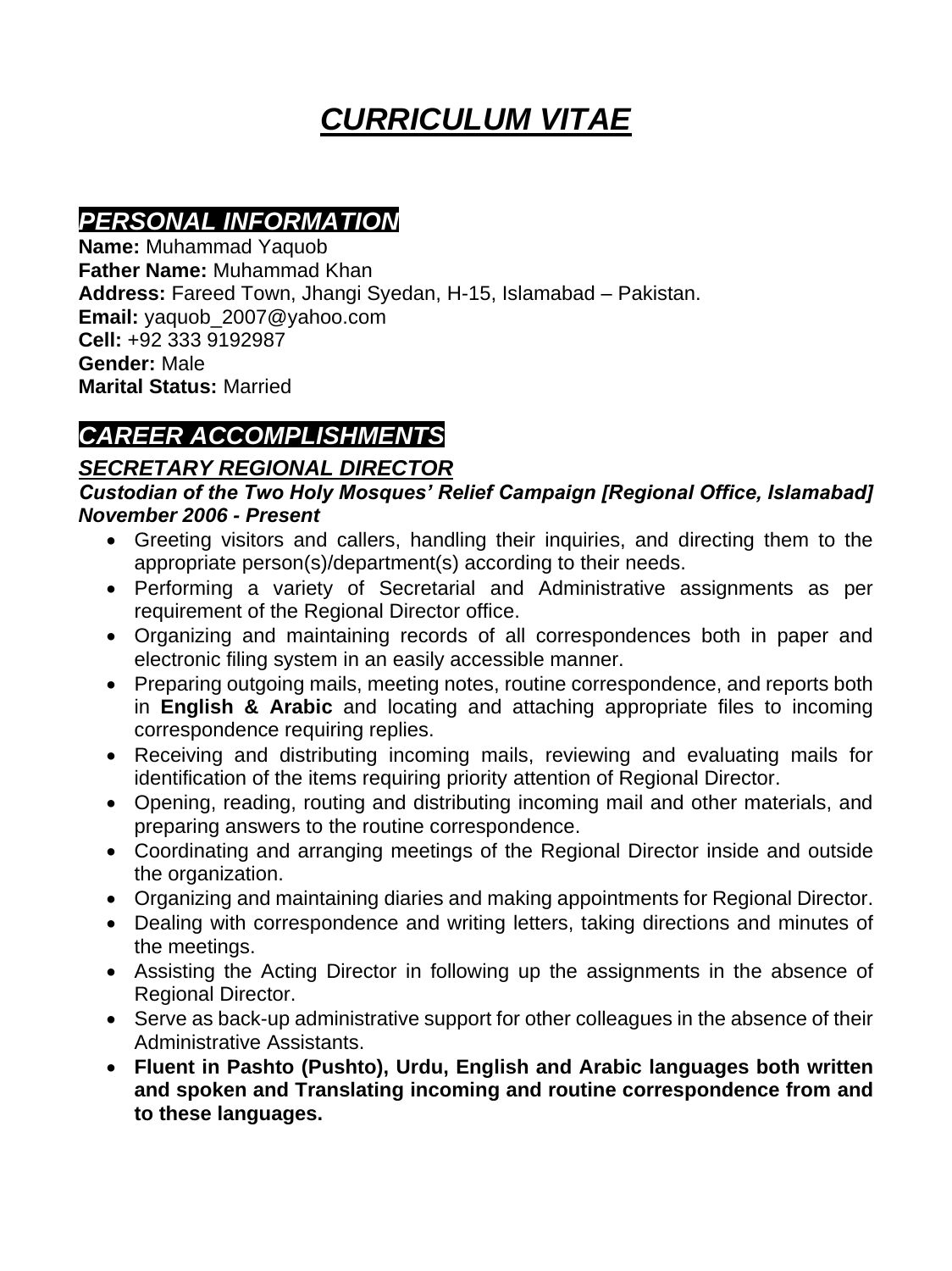#### *UNIT IN-CHARGE (BOYS WING)*

#### *Peshawar Children Academy (PCA) [Hayatabad, Peshawar] April 2005 - November 2006*

- Monitoring all the activities of the unit.
- Proper management of the unit daily subjects and teachers' timetable.
- Effective management of the official data in a good filing system.
- Arrangements of regular meetings on different issues concerning the unit.
- Reporting the activities of the unit to the head of the academy on daily basis.
- Maintenance of the teacher's daily attendance.
- Playing a key role in creating a productive atmosphere b/w the staff and the higher administration.
- Proper managements of monthly tests and term examinations.

### *SECRETARY REGIONAL DIRECTOR*

#### *Saudi Relief Committee for Afghanistan – SRCA [Regional Office, Peshawar] June 2002 - July 2004*

- Effectively managed the SRCA official data in a good filing system both in hard and soft form.
- Wrote different kinds of letters including official letters, Memo, and Reservation letters etc.
- Prepared different kinds of work contracts made between SRCA and other NGOs.
- **Translated different kinds of official letters from Pashto, Urdu, & Arabic into English and vice versa.**
- Attended several meetings in SRCA representing the concerned department.
- Effectively arranged the appointments of the Regional Director of SRCA.
- Received guests and directed them to their concerned departments or officers.
- Reported the activities of the Head Office of SRCA to the Regional Director on daily basis.
- Received reports based on different projects of SRCA from the branch offices in Afghanistan and presented them to the Regional Director as well as the Executive Director once every week.
- Controlled the local destination as well as International flights of the key personnel of SRCA especially the Regional Director.

#### *SENIOR INSTRUCTOR & PRINCIPAL*

#### *Al-Huda Educational Academy [Peshawar, Peshawar] September 2000 - July 2002*

- Managed financial record of the Academy.
- Completely maintained the syllabus of the Academy throughout the year.
- Effectively managed different kinds of official data in connection to the Academy.
- Played a key role in proper advertisement of the Academy in the society.
- Controlled and checked the attendance record of the Academy's Teachers/Instructors.
- Made sure the Constructive understanding between the staff and management of the Academy.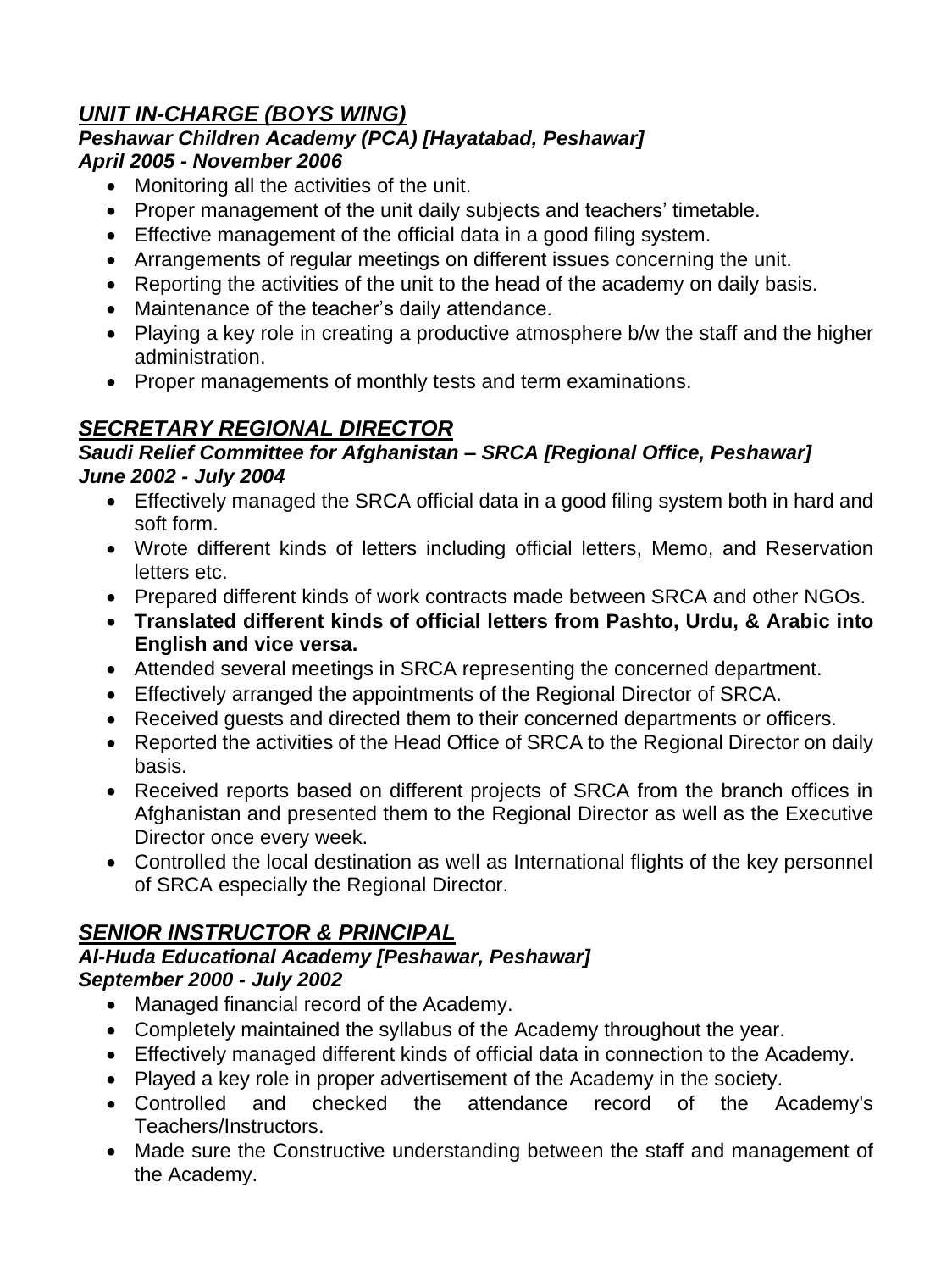- Managed all the activities of the Academy.
- Attended several meetings representing the Academy.

#### *SENIOR INSTRUCTOR & PRINCIPAL*

### *IMS EDUCATIONAL ACADEMY*

#### *February 1998 - June 1999*

- Worked for bringing the Students of the Academy up to the class level in a very shortest possible time.
- Managed financial record of the Academy.
- Completely maintained the syllabus of the Academy throughout the year.
- Effectively managed different kinds of official data in connection to the Academy.
- Played a key role in proper advertisement of the Academy in the society.
- Controlled and checked the attendance record of the Academy's Teachers/Instructors.
- Made sure the Constructive understanding between the staff and management of the Academy.
- Managed all the activities of the Academy. 9. Attended several meetings representing the Academy.

#### *EXPERIENCE AS A TRANSLATOR [Part-Time / Freelancer]*

- 1. A registered Freelance Translator with **LegalLing Translation Agency** based in Shangai, China and providing legal translation services.
- 2. A registered Freelance Translator with **CBG Konsult & Information AB** [Sundbyberg Sweden] for the languages pair [English< >Urdu].
- 3. Working as **Evaluator/Reviewer** with *Translated.net* [an Italy based translation agency) for the languages pair [Eng.  $\rightarrow$  Urdu] besides my registration with them as Freelance Translator for Pashto, English & Arabic languages. The selection as Evaluator/Reviewer was made on the quality of my translation.
- 4. Registered with **Trans Gulf Management Consultants** (Translation & Interpretation Services, Sharjah – UAE) for audio/video remote interpretation from Urdu, Pashto & English into Arabic and vice versa**.**
- 5. A registered Freelance Translator with **Language on Demand - LOD** (Inc. Washington, DC, metro area) for English to Urdu pair of languages.
- 6. A registered Freelance Translator with **Linguava 12106 NE Marx St. Portland, OR 97220** for translation services between Pashto, Urdu, Arabic & English languages.
- 7. A registered Freelance Translator with **Global Listings Translation, London**, for translation services between Pashto, Urdu, Arabic & English languages.
- 8. A registered Freelance Translator with **BayanTech,** a leading language service provider, with Headquarter in Egypt and branch offices in Saudi Arabia, UAE and South Africa.
- 9. A registered Freelance Translator with **Mali Translation & Adaptation Services** [Lahore Pakistan] for Translation and Proofreading Services in any combinations of Urdu, English and Arabic pair of languages.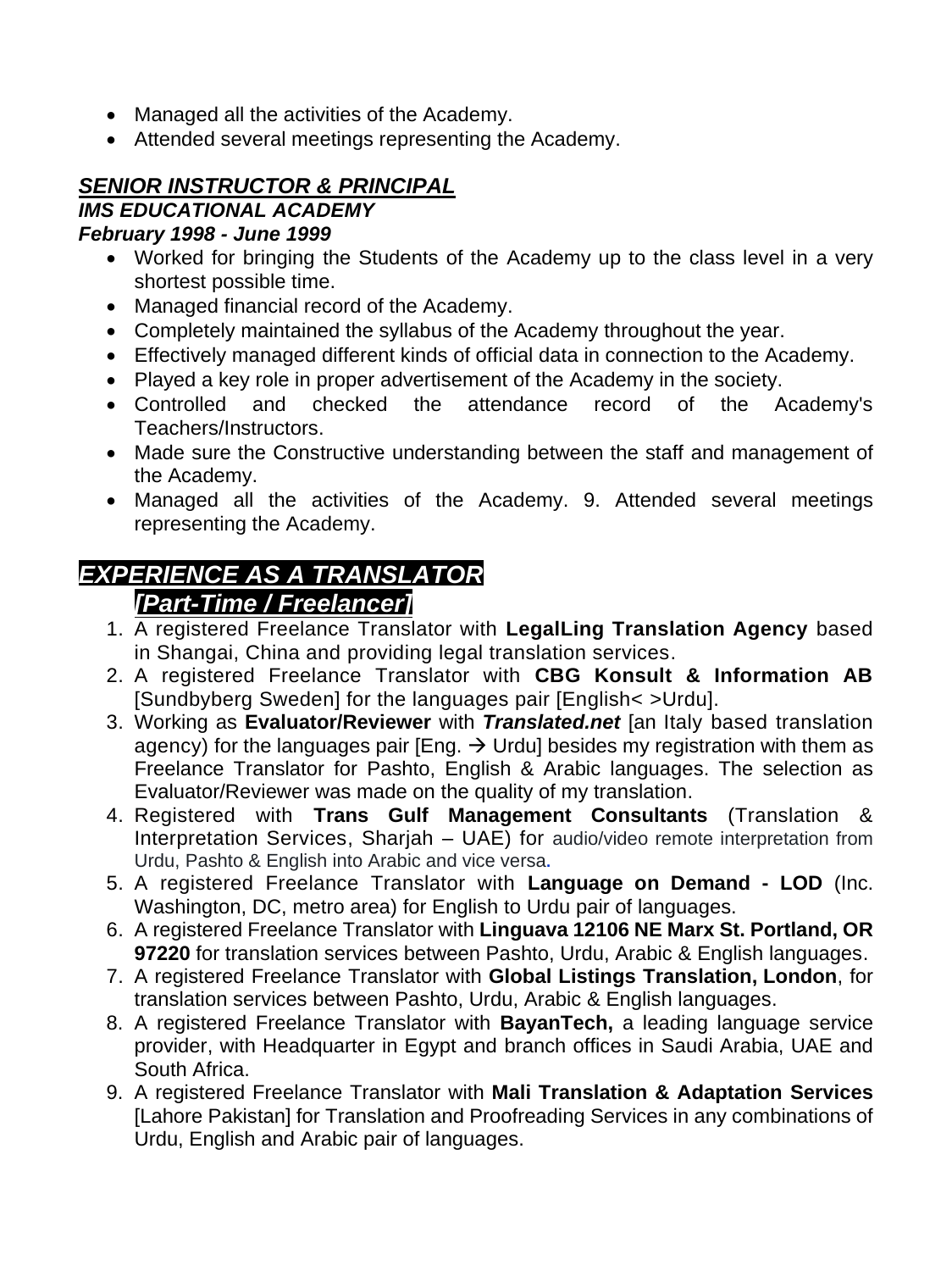- 10. A registered Freelance Translator with **MSS Cape Town** The Language Agency [Roeland Square, Unit 28, Roeland Street, 8001 Cape Town, South Africa] as Translator, Proofreader, Editor for Urdu, English and Arabic languages.
- 11. A registered Freelance Translator with **LocaDifferent.com,** Regional Language service provider and specialized in Middle Eastern, and African languages, [16 Magdy Salama st. Takseem Al Lasilky, Maadi, Cairo, Egypt] for English to Urdu and English to Pashto languages combination.
- 12. A registered Freelance Translator with **[UAB "Synergium", Company Code 300100530, registered at Kareivių g. 11B, Vilnius, Lithuania]** as a Freelancer Translator for English to Arabic Pair of languages.
- 13. Working as a Professional Translator in the languages' combination of Urdu, English and Arabic for **MY CURRENT EMPLOYER [CTHMRC]** since 2006 where I'm supposed to translate routine correspondence, different contract agreements as well as project reports.
- 14. Translated **news clippings** that were published in different newspapers in Pakistan during the **years 2010, 2011 and 2012** regarding the day-to-day relief activities of my current employer [**CTHMRC**].
- 15. Working as a Part-time Translator for **DAR-UL-ILM,** a registered company based in Islamabad and providing services in the field of Publishing, Printing and Translation in the languages of Urdu, English and Arabic. The translation department of the company is accredited and recognized by the Foreign Missions in Islamabad especially those of the Arab countries since 1980. I have been translating legal and commercial documents and various types of contracts, letters and other documents from and into Arabic, English and Urdu languages.
- 16. Worked with **Institute of Arabic Language, Islamabad Pakistan** as Arabic to English Translator and vice versa. The institute is a well-known and accredited center for Arabic language and offers courses in Arabic language and is managed by Prof. Dr. Obaid-ur-Rahman, a Ph.D. scholar attached with the faculty of Translation & Interpretation of International Islamic University, Islamabad.
- 17. Translated several projects books for my current employer from English into Arabic languages in addition to translating the website of the organization from Arabic to English.
- 18. Help the Ph.D. students of International Islamic University Islamabad, Pakistan by translating the Synopsis of their Ph.D. from Arabic to English for onward submission to the University Management.

### *EDUCATION QUALIFICATION*

- 1. **SPECIAL DIPLOMA IN ARABIC LANGUAGE** National University of Modern Languages (NUML), Main Campus, Islamabad [June 2007]
- 2. **F. SC. PRE – ENGINEERING DEGREE** Government College Peshawar Pakistan [July1998]
- 3. **SECONDARY SCHOOL CERTIFICATE EXAMINATION** (10 years School Education) Board of Intermediate & Secondary Education, Peshawar [April 1995]
- 4. **ONLINE ENGLISH PROFICIENCY TEST** Expert Rating an ISO **9001-2000** certified company offering online certification and training services to individuals and companies in over 60 countries [2008].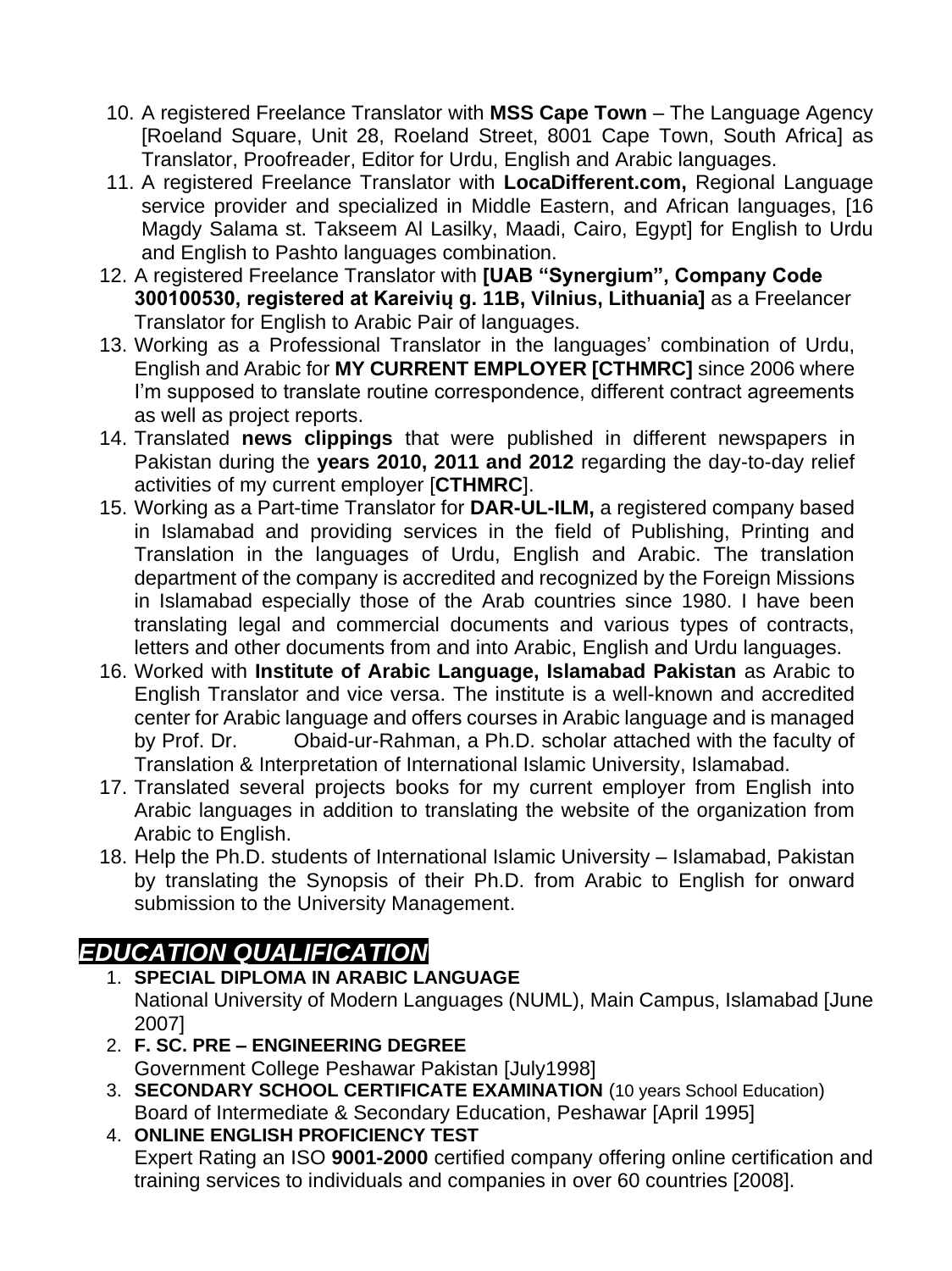# *CERTIFICATE COURSES*

- **Certificate in Typing Training Course** from Peshawar Type & Shorthand Commercial College Asia Gate Peshawar City @ of **(60) words per minute (2005)**
- **Certificate in Visual Basic** form COMSATS Computer Institute obtaining Grade "A" (2004).
- **Certificate in Web Animation & Graphics** from CECOS Data Institute Peshawar obtaining Grade "A" (2003).
- **Certificate in Office Automation** from CECOS Data Institute Peshawar obtaining Grade "A+" (2002).

# *SPECIAL ACHIEVEMENTS*

- I have **been Vice-Captain** of the School Cricket Team.
- Obtained a **Driving License** from **Islamabad Traffic Police** Pakistan.
- Honored with a **Best Employee Certificate** by the Management of **SRCA**.
- Honored with a **letter of Best Performance & Good Conduct** by the Management of **SRCA**.
- Honored with a **Best Management Certificate** by the Management of **PCA**.
- Honored with a **Certificate of Most Regular & Punctual Teacher** from **PCA**.
- Honored with a **Certificate of Performance for Extending Excellent Efforts for the Cause of Promotion Relief Work** by the Management of **SPAPEV**.

### *LANGUAGES PROFICIENCY*

- **Arabic** (Professional working proficiency)
- **English** (Professional working proficiency)
- **Urdu** (Native or bilingual proficiency)
- **Pashto** (Native or bilingual proficiency)

# *SKILLS & EXPERTISE*

- o Pleasing personality.
- o Proven experience as an administrative assistant, virtual assistant or office admin assistant.
- o Knowledge in dealing and communicating with different people.
- o Vast knowledge in record keeping.
- o Sufficient knowledge of using different computer applications.
- o Able to do multi-tasking with meeting deadlines.
- o Attentive and very keen to details and problem solving skills.
- o Proficient in MS Office and Windows Operating System Environment.
- o Excellent written and verbal communication skills
- o Strong organizational and time management skills with a proven ability to prioritize and work independently.
- o **Have good command on Urdu, English and Arabic languages both written & spoken.**